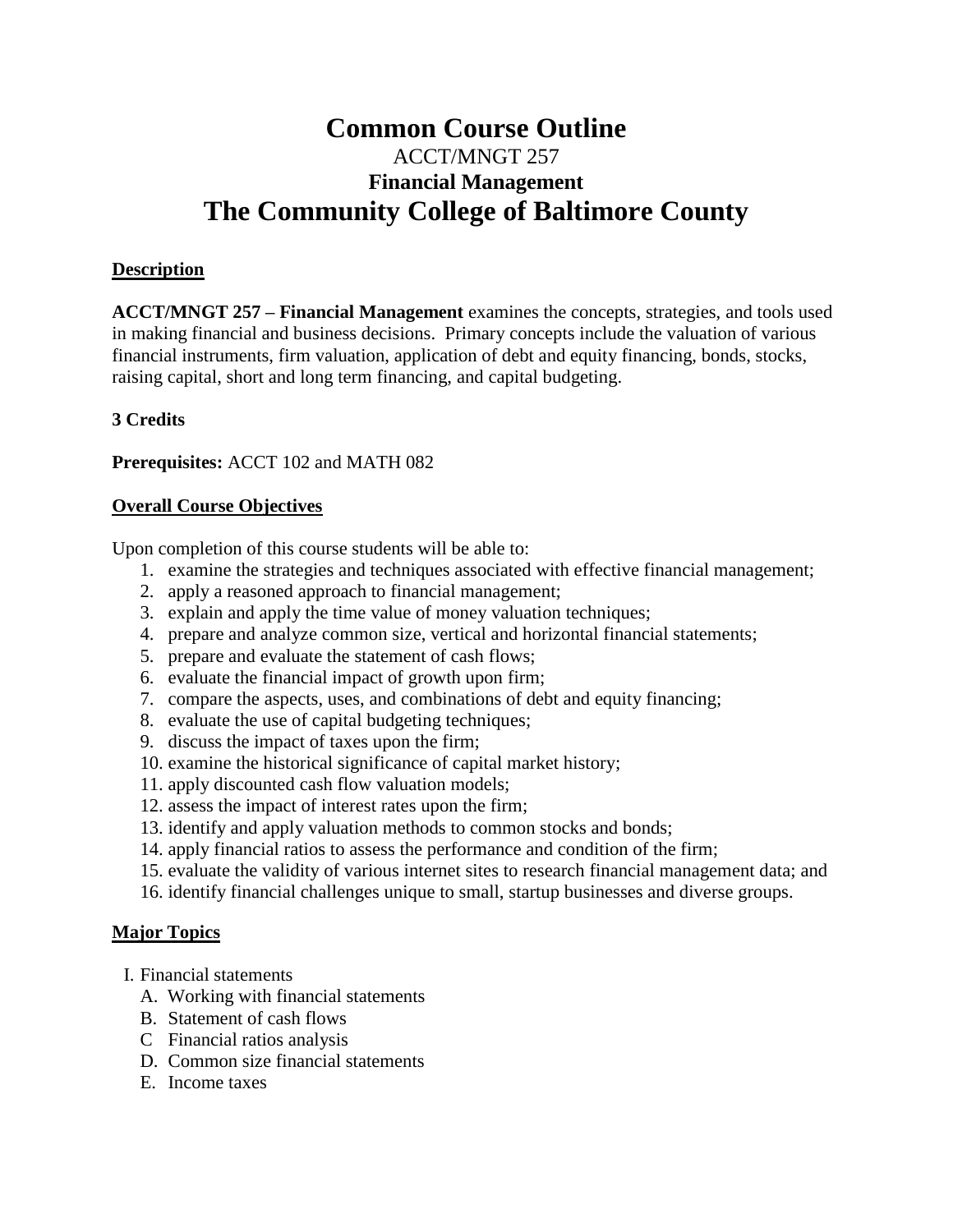- II. The mathematics applied to financial management
	- A Time value of money
	- B Compound annual return
	- C. Discounted cash flows
	- D. Required rate of return
- III. Investments
	- A. Valuation of common stocks
	- B. Valuation of bonds
	- C. Valuation of other investments
- IV. Risk and Return
	- A. Capital markets and capital market history
	- B. Risk and return
- V. Capital budgeting
	- A. Net present value, internal rate of return, payback
	- B. Capital investment decision making
- VI. Capital Structure
	- A. The use of debt and equity financing
	- B. The impact of leverage upon the firm
- VII. Long term financing
	- A. Cost of capital
	- B. Dividends
	- C. Raising capital
- VIII. Short term financial planning
	- A. Working capital management
	- B. Cash budgeting and forecasting

## **Course Requirements**

Grading procedures will be determined by the individual faculty member but will include the following:

Evaluations of student progress will be evenly spaced over the course of a semester, culminating in at least four independent measures of student performance (not including attendance and class participation).

### **Grading/exams**

- At least two tests or exams; one may be administered as a comprehensive final exam.
- Required participation such as oral reports, discussion, or peer instruction.
- A written and or oral semester project that incorporates a term paper consisting of a financial analysis or case.
- Required homework and / or case study assignments.

Written Assignments: Students are required to use appropriate academic resources. A semester written project (noted above), worth at least 20% of the total course grade, will be required for students to demonstrate at least 5 of the 7 following General Education Program outcomes: